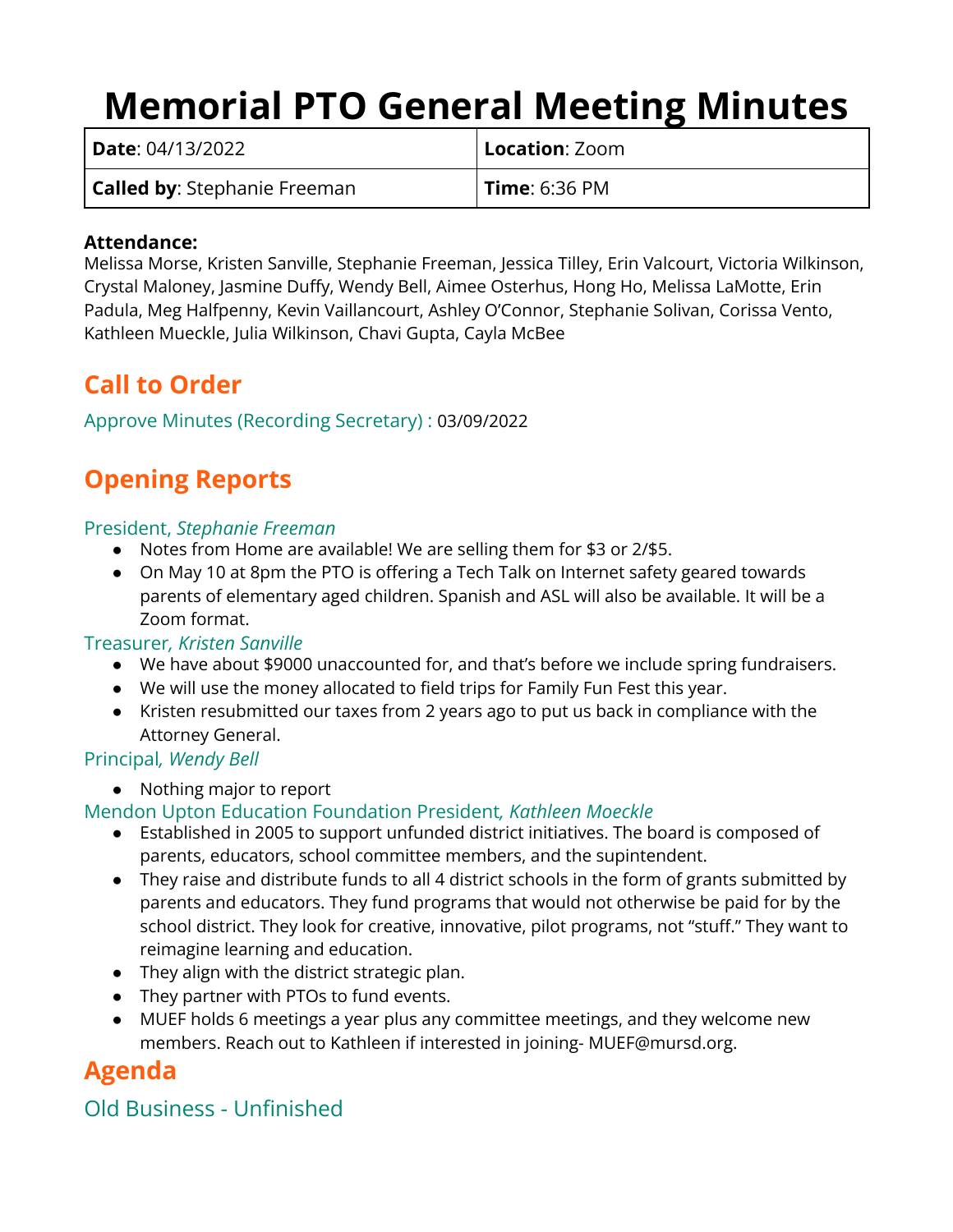- Outdoor classrooms (Melissa)
	- a. Construction of the concrete portion of the project will take place starting Monday, April 18, to take advantage of vacation week.
	- b. We are fundraising for the pavilion and still hope to reach that final goal. To that end, Landscape Solutions has provided an estimate to put in sonotubes concurrently with the concrete. To add a structure later without them would be much more difficult and costly. The cost to lay that groundwork now is \$500. Members vote to approve.
	- c. Melissa proposes moving around some of the existing tables to add to the new outdoor classroom space and purchasing 2 additional to provide enough seating for one class in two places (new concrete pad by 140 and on the hill). The table purchased for the 140 entrance location would be an ADA compliant table. Members are in favor of holding off on new table purchases until we see how our spring fundraisers go. Melissa will look into creating a rolling outdoor classroom kit with white boards, clip boards, and other items requested by teachers.
- Fundraising report (Victoria)
	- a. Upcoming restaurant fundraisers: Red Rock on April 20, 5-8pm (be sure to mention Memorial PTO!) and DQ on May 24.
	- b. Flat fundraiser progress and incentive
		- i. We are up to \$1400 so far.
		- ii. For incentives we will offer freeze pops at recess when we reach \$5k, freeze pops and bonus recess at \$10k, at \$15k the kids can turn Mrs. Bell into an ice cream sundae at an all school meeting.
	- c. Raffle baskets for the Family Fun Fest (Jasmine)
		- i. All teachers have chosen a theme for their basket. Jasmine has been working hard to make sure each teacher has a point person to coordinate their baskets. There are only a few teachers remaining who need help.
		- ii. We will have a presale from May 20 until June 3.
		- iii. We can sell at the evening book fair event too.
	- d. Name Bubbles (Aimee)
		- i. Name Bubbles are dishwasher and laundry safe labels for student items. Aimee set up a fundraising opportunity through them that qualifies us for 20% of the purchase total for each purchase made through our link. Our link is always active (like Amazon Smile or Shutterfly).
- Spring events
	- a. Book fair evening event (May 25) (Crystal)
		- i. Crystal has ordered more of the packs for Mrs. Hagen that were previously on backorder.
		- ii. The spring fair will run from May 16 to 27.
		- iii. The PTO will host an evening event on May 25, beginning by 4pm if we're able. Melissa will check in with Lauren S. to see if the library is available.
	- b. 4th grade sendoff, June 9 (rain date June 10) (Melissa L./Brenda)
		- i. T-shirts are close to being done. They are waiting for a final quote for PTO approval.
		- ii. There has been a lot of progress on the slide show, but there are still about 11 kids missing. The same kids are also missing from the tile list, but tiles have been ordered for every student regardless.
		- iii. There will be a Sign Up Genius for parents to donate materials that will come out in May.
	- c. Field day, June 2 (rain date June 3) (Erin)